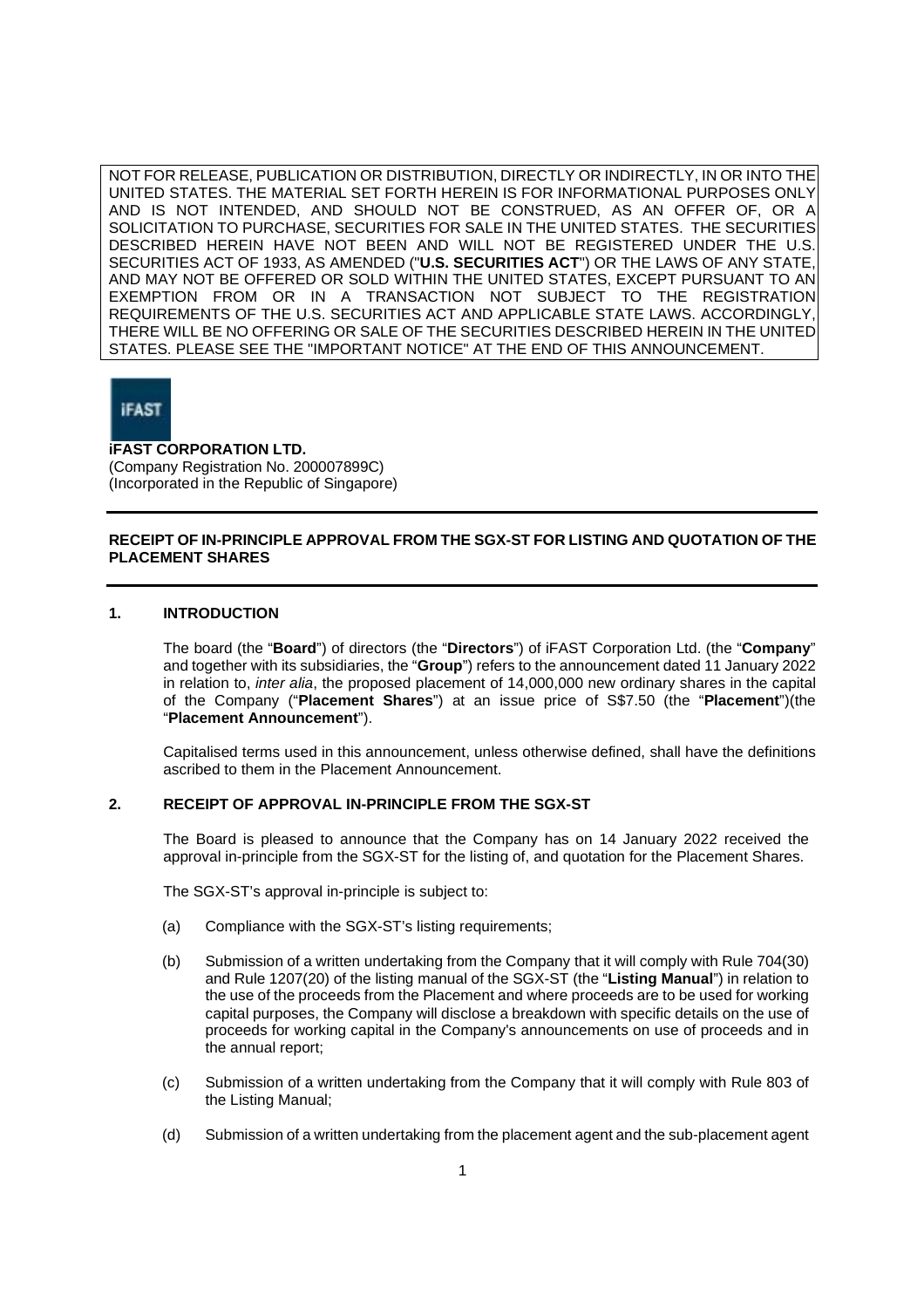that they will ensure that the Company will comply with Rule 803 of the Listing Manual;

- (e) Submission of a written confirmation from the Company that it will not issue the Placement Shares to persons prohibited under Rule 812(1) of the Listing Manual;
- (f) Submission of a written confirmation from the placement agent and the sub-placement agent that the Placement Shares will not be placed out to persons prohibited under Rule 812(1) of the Listing Manual;
- (g) Disclosure via SGXNet of the commission payable to the placement agent and the subplacement agent and whether any part of the commission will be shared with any endplacees in any form or incentives; and
- (h) Disclosure via SGXNet on whether any of the placees is or will be involved, whether directly or indirectly, in the proposed transactions of the Company's subscription of shares in Eagles Peak Holdings Limited and the proposed acquisition of BFC Bank Limited.

The SGX-ST's approval in-principle is not to be taken as an indication of the merits of the Placement, the Placement Shares, the Company and/or the Group. The Placement Shares have to be placed out within 7 market days from the date of the SGX-ST's approval in-principle.

With respect to paragraphs 2(b) to (f) above, the Company had already submitted the said undertakings and confirmations to the SGX-ST in its additional listing application dated 11 January 2022.

With respect to Paragraph 2(g) above, please refer to paragraph 5.1 of the Placement Announcement for details on the commission payable by the Company to the placement agent and the sub-placement agent. No commission will be payable to or shared with any end-placees in any form or incentives.

With respect to paragraph 2(h) above, as far as the Company is aware, none of the placees is or will be involved, whether directly or indirectly, in the proposed transactions of the Company relating to the subscription of shares in Eagles Peak Holdings Limited and the proposed acquisition of BFC Bank Limited.

The Company will make the necessary announcements, in compliance with the requirements of the Listing Manual, when there are material developments in respect of the Placement.

**By Order of the Board** Lim Chung Chun Chairman / Chief Executive Officer 15 January 2022

### **IMPORTANT NOTICE**

Notification under Section 309B of the Securities and Futures Act 2001, of Singapore: The Placement Shares are "prescribed capital markets products" (as defined in the Securities and Futures (Capital Markets Products) Regulations 2018 and "Excluded Investment Products" (as defined in MAS Notice SFA 04- N12: Notice on the Sale of Investment Products and MAS Notice FAA-N16: Notice on Recommendations on Investment Products).